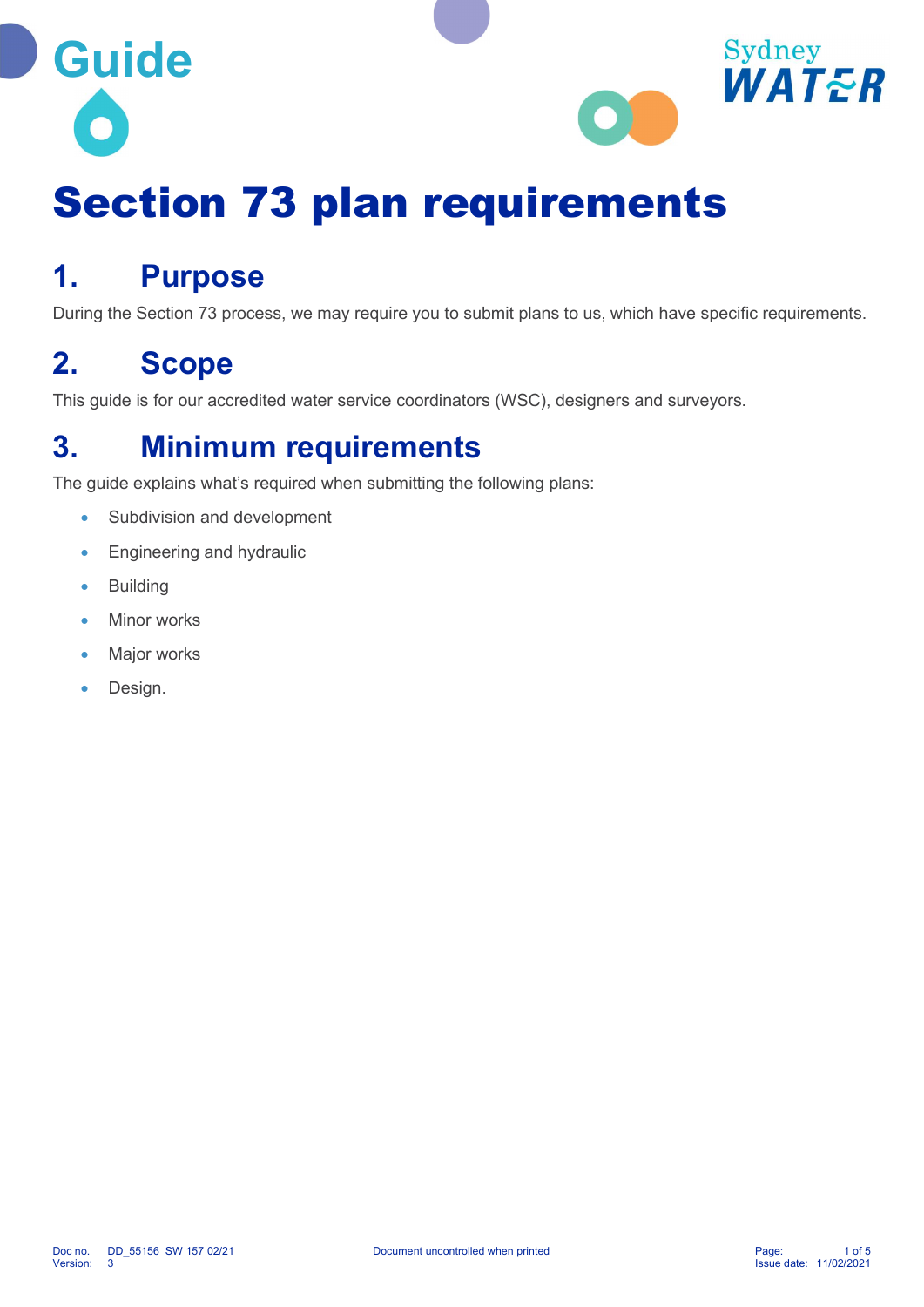## 4. Procedure in detail

### 4.1 Subdivision and development plans

When submitting a Section 73 application you must include a plan showing the proposed subdivision / development. These plans are critical as they:

- help us determine our serving and asset protection requirements
- allow us to allocate new property numbers to the proposed lots
- capture the proposed lots in our geographic system.

This allows customer to apply using Tap in® and request approvals on the proposed lots. Your plans must reflect the description in the Consent document, the pre-allocated plan numbers (PPN) and any modifications to the consent (Section 96).

The plan must:

- be in AutoCAD format at a scale of 1:500 or 1:100
- capture all proposed lots as closed polygons for example with a thick pink line
- display lot boundaries and lot numbers for all proposed lots including residue lots
- display the area of each lot, the total gross area and total net area to be developed
- show road names (or a numeric identifier) for all proposed roads within the subdivision
- show existing property information lot numbers(s) and deposit plan numbers and section numbers together with the PPN issued by the Land & Property Information (LPI)
- show the total number of strata lots in any proposed strata plan
- have enough surrounding information (existing lot boundaries, existing house, lot numbers and road names) to enable us to identify it in our geographic system
- a copy of the overall development scheme identifying all staged (this is more for larger staged developments)
- be coordinated to Map Grid of Australia (MGA)
- have the data in the model space of the drawing file geospatially in MGA co-ordinates.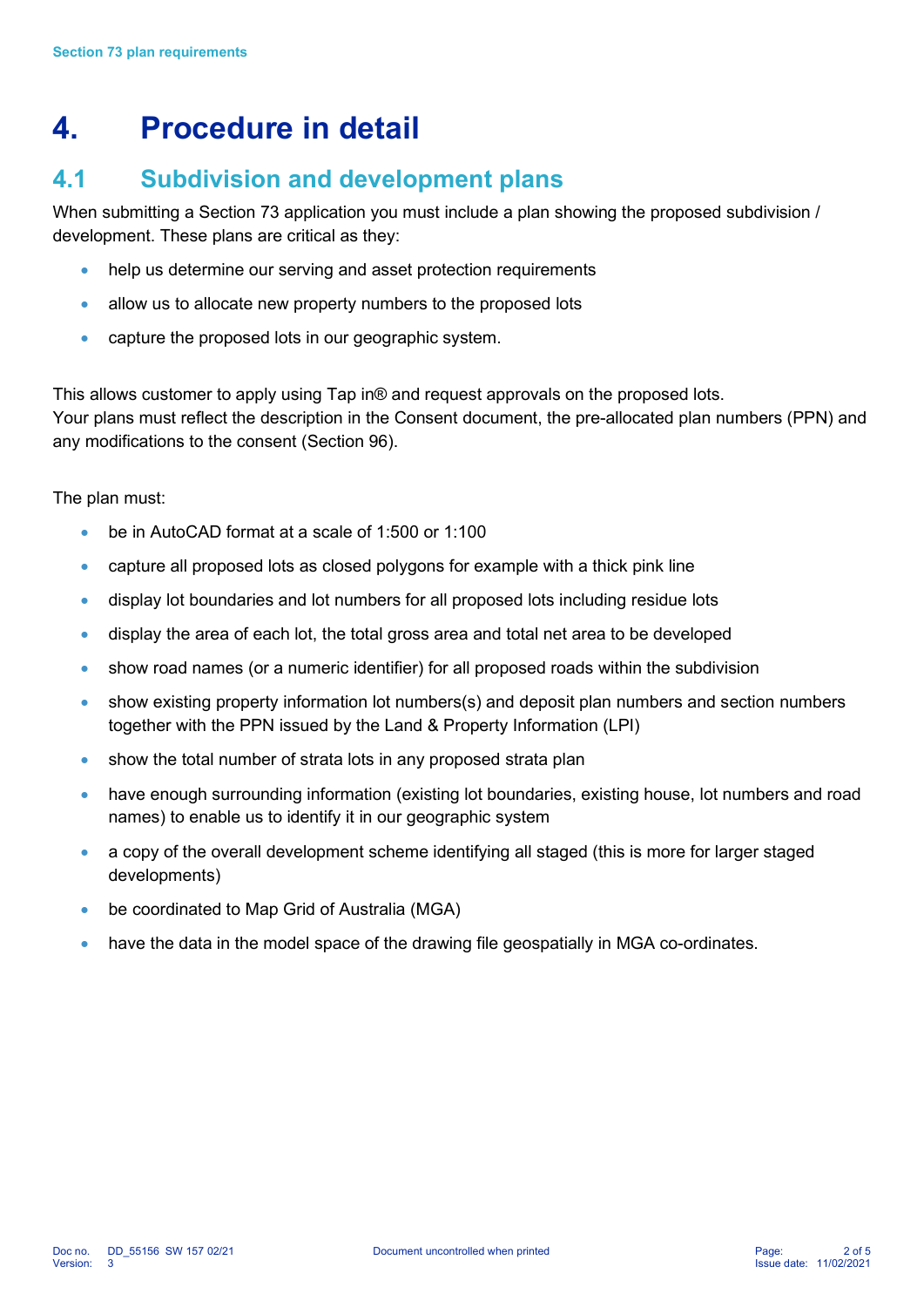### 4.2 Engineering and hydraulic plans

These can be either all plans listed in the development approval (DA) or where none are listed, all plans that were submitted for council review and/or to be used for construction. You must provide sections / basement and elevations where the development proposal is:

- **Commercial**
- **Industrial**
- Mixed
- high-rise
- a special use application with more than two levels and/or it incorporates basement plans.

#### 4.3 Building plans

The set of building/development plans, including a full site plan, must be to a recognised scale, as approved by the relevant consent authority. These plans must include the house and or lot numbers and the street name.

When you request for building plan approval, you may be asked to include:

- structural engineering plans
- a service protection report (valid for 24 months from the date of the report)
- a work as constructed (WAC) plan (valid for 36 months from the month of WAC plan completed). Note: Foundation designs must be certified by a suitable structural engineer.

#### 4.4 Minor works

The WAC plans must be in digital format (drawn to scale) and show:

- lot boundaries and lot numbers for all proposed lots including residue lots
- road names (or numeric identifier) for all proposed roads within the subdivision
- appropriate case numbers(s) as supplied by the WSC.

#### 4.5 Major works

These plans show the location of new mains. This plan is only one part of the major works WAC package. To find out more about this package, visit Water Servicing Coordinators documents page. The WAC plan must:

- be drawn in AutoCAD format at a scale of 1:500 to 1:1000 or, where required to provide detail, at a scale of 1:1250
- have a separate design plan for each service
- apply the naming convention as detailed in AMQ0556 Perpetration of work as constructed plans for electronic file submission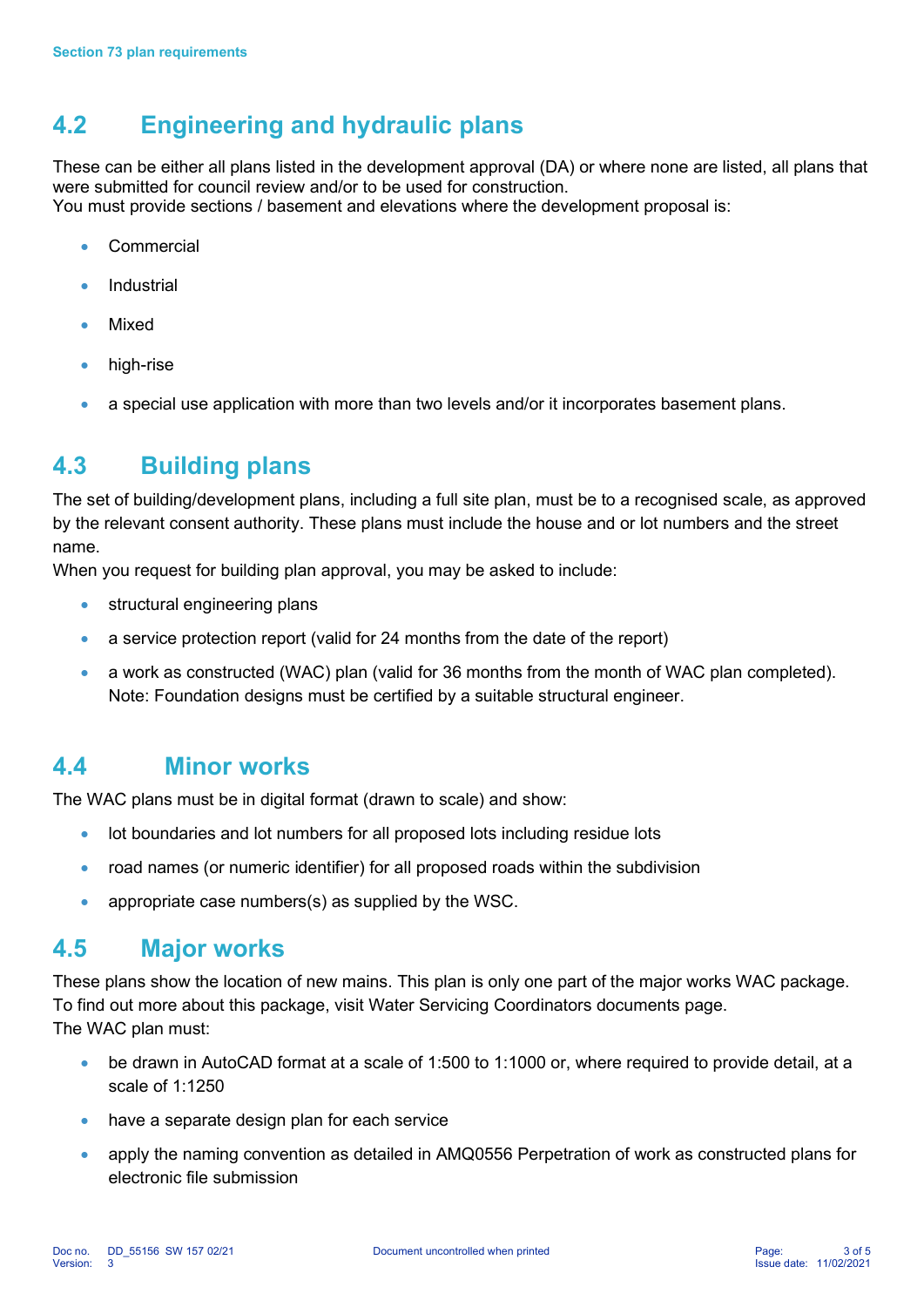- show the appropriate case number(s) as provided by the WSC
- have a title block updated with the constructor's details, completion dates and pipe schedule including the relevant pipe joining method (RR, SWJ, electro fusion/steel welded or other approved method) together with references to the notes and sections on the WAC plan
- have drawing files separated into single sheet drawing files
- comply with our editions of the Water Services Association of Australia (WSSA) codes, specifications and DTC requirements (health policies)
- have the data in the model space of the drawing file geospatially located in MGA coordinates (where applicable)
- include a PDF version of each AutoCAD drawing file.

#### 4.6 Design plan

The design plan identifies proposed reticulation works that, when constructed, will provide proposed lots within a development a connection point for water, recycled water, wastewater and stormwater services. This plan is one part of a design package. More information about design packages is listed in the Instructions to designers – major works. To see the instructions, visit the Providers page in the Plumbing, building & developing section of our website.

Importantly, a separate design plan for each service type (drinking water, recycled water, wastewater and stormwater) is required. The designer must complete the Design development checklist (detailed design requirements) before submitting the design plan.

The design plan must:

- be drawn in AutoCAD format at a scale of 1:500 or 1:1000 or, where required to provide detail, a scale of 1:250
- show appropriate case number(s), as supplied by the WSC
- comply with Sydney Water editions of the WSSA codes and specifications
- display existing and proposed lot boundaries and lot numbers for all proposed lots, including residue lots
- show road names (or a numeric identifier) for all proposed roads within the subdivision
- have a title block that includes utilities, Dial Before You Dig and pipe type.
- incorporate standard notes and special notes
- reference and attach construction drawings or deemed-to-comply drawings
- show the proposed location of new mains with a connection point for water, recycled water or wastewater
- have the data in the model space of the drawing file geospatially located in MGA co-ordinates (where applicable)
- include PDF copies of the design and variation plans.

#### Note:

You only need to note pipe joining methods (together with references to the notes and sections on